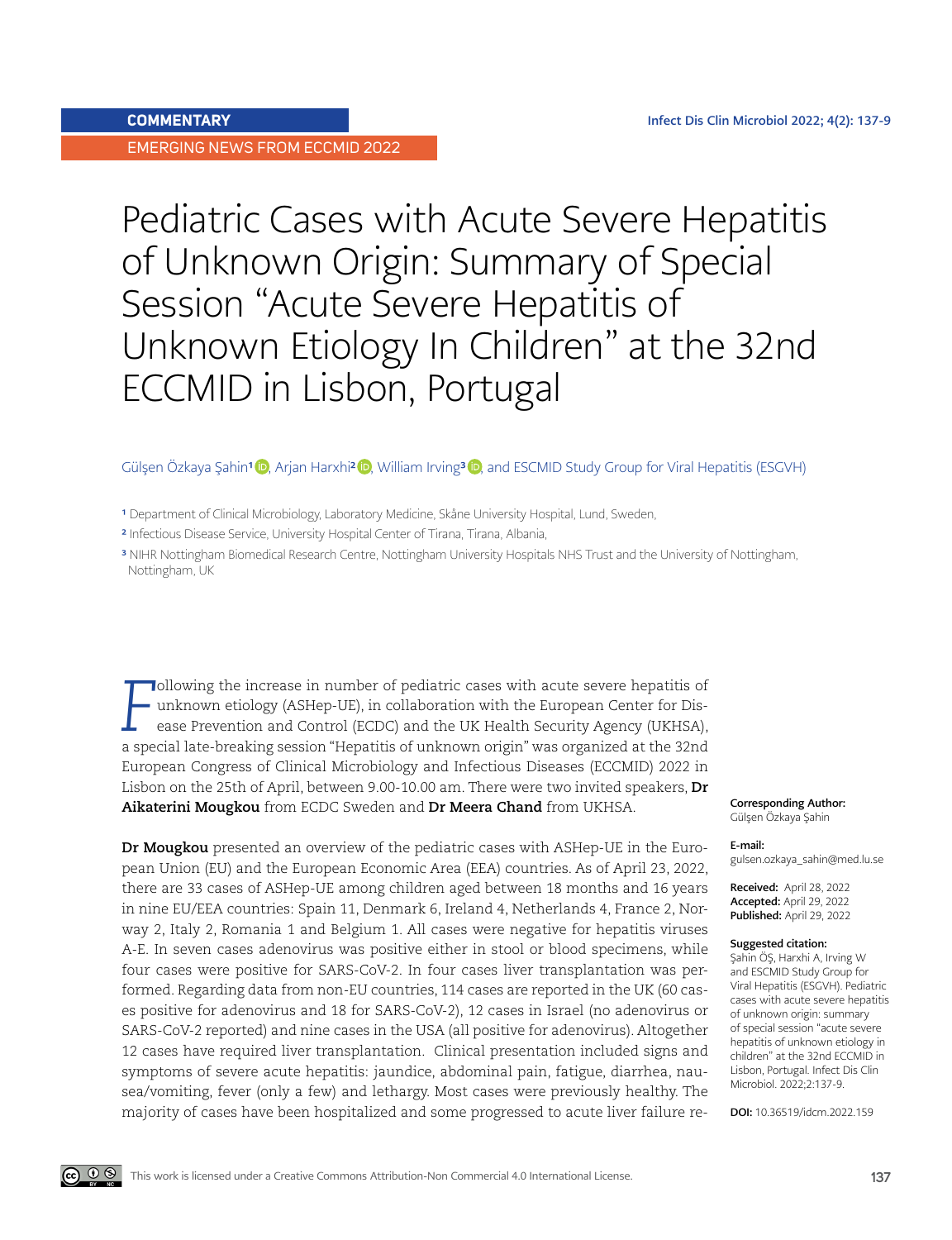quiring liver transplantation. All countries are conducting extensive epidemiological, microbiological and toxicological investigations, however, no common exposure has been identified so far. There is no link to COVID-19 vaccination and no clustering of cases. It was stressed that there are uncertainties regarding the actual number of cases as existing national surveillance systems for viral hepatitis are not designed to detect such a signal. In addition, no common case definition is finalized, yet. Issues to be clarified include the exact age range of the affected population, clinical presentation (looking at potential asymptomatic/mild cases), defining and standardizing testing strategies, exploring potential risk factors and transmission routes. ECDC is committed to sharing information with EU/EEA countries using the EpiPlus platform to share updates and investigation tools (case definitions, testing algorithms, trawling questionnaire) and to communicate directly with European Network for Hepatitis B and C Surveillance members. It is asking EU/EEA countries to report suspected cases to ECDC and is communicating with professional societies such as the European Association for the Study of the Liver (EASL), the European Society of Clinical Microbiology and Infectious Diseases (ESCMID) and the European Society for the Pediatric Infectious Diseases (ESPID). It is collecting emerging information from available sources such as EpiPlus, teh Early Warning and Response System of the European Union (EWRS) and the media and is communicating with the World Health Organization (WHO) and the Centers for Disease Control and Prevention (CDC). ECDC`s next steps will bepublishing of a rapid risk assesment by April 28, 2022, and giving regular updates in the Weekly Communicable Disease Threats Report (CDTR). It will establish a new system for reporting national data on cases by EU/EEA countries and other countries in the WHO EURO region to The European Surveillance System (TESSy) at ECDC.

ECDC recommends the following tests in pediatric cases with ASHep-UE:

**• In blood:** Serology for hepatitis A-E viruses, EBV, CMV and SARS-CoV-2; PCR for adenovirus, CMV, EBV, enterovirus, parechovirus, HSV, HHV-6, HHV-7, HAV, HCV and HEV.

- **• In throat swab:** PCR for influenza virus, adenovirus, parainfluenza virus, rhinovirus, RSV, human bocavirus 1-3, SARS-CoV-2 and enterovirus; culture for *Streptococcus* group A.
- **• In stool/rectal swab:** PCR for noroviruses, enterovirus, rotavirus, astrovirus, sapovirus, adenovirus and enteric bacterial pathogens; culture for *Campylobacter*, *Salmonella*, *Shigella*, *E. coli* O157.
- **• In urine:** PCR for *Leptospira* and culture.

**Dr Chand** from UKHSA presented a talk on "Investigation into acute hepatitis of unknown etiology in children in England". On March 31, 2022, Public Health Scotland was alerted about reporting of five cases of ASHep-UE among children in the previous three weeks (normally four cases per year occur in Scotland). Rapid case finding confirmed a total of 13 Scottish cases.

The case definition for confirmed cases is: A person presenting with acute hepatitis (negative for hepatitis viruses A-E) with serum transaminase >500 IU/L who is 10 years old and under, since January 1, 2022. Cases between 11-16 years of age are defined as possible cases. A person of any age presenting with an acute hepatitis (negative for hepatitis viruses A-E) who is a close contact of a confirmed case, since January 1, 2022 is defined as an Epi-linked case.

As of April 21, 2022, 114 cases of ASHep-UA have been reported in the UK. Out of 81 cases reported in England, the median age is three years and the vast majority of case are 1-6 years old. Cases in England are not epidemiologically linked and are dispersed all over the country. Seven cases have required liver transplantation and none has died.

Adenovirus has been detected in 40 out of 53 cases (75%). Preliminary subtyping as identified 41F in some blood samples. Dr Chand stressed the fact that it is too early to confirm the characterization. Adenovirus sequencing from multiple cases from multiple countries is needed. SARS-CoV-2 tested positive on admission in 10 out of 62 cases [16%, two genotyped as Omicron and two as VOC- 22 Jan-01 (BA.2 or sublineage)]. Eight cases tested positive for EBV, five for enterovirus, three for CMV, six for HHV-6, three for HHV-7, and two for RSV. Acute hepatitis has not been a common feature of COVID-19 in children.